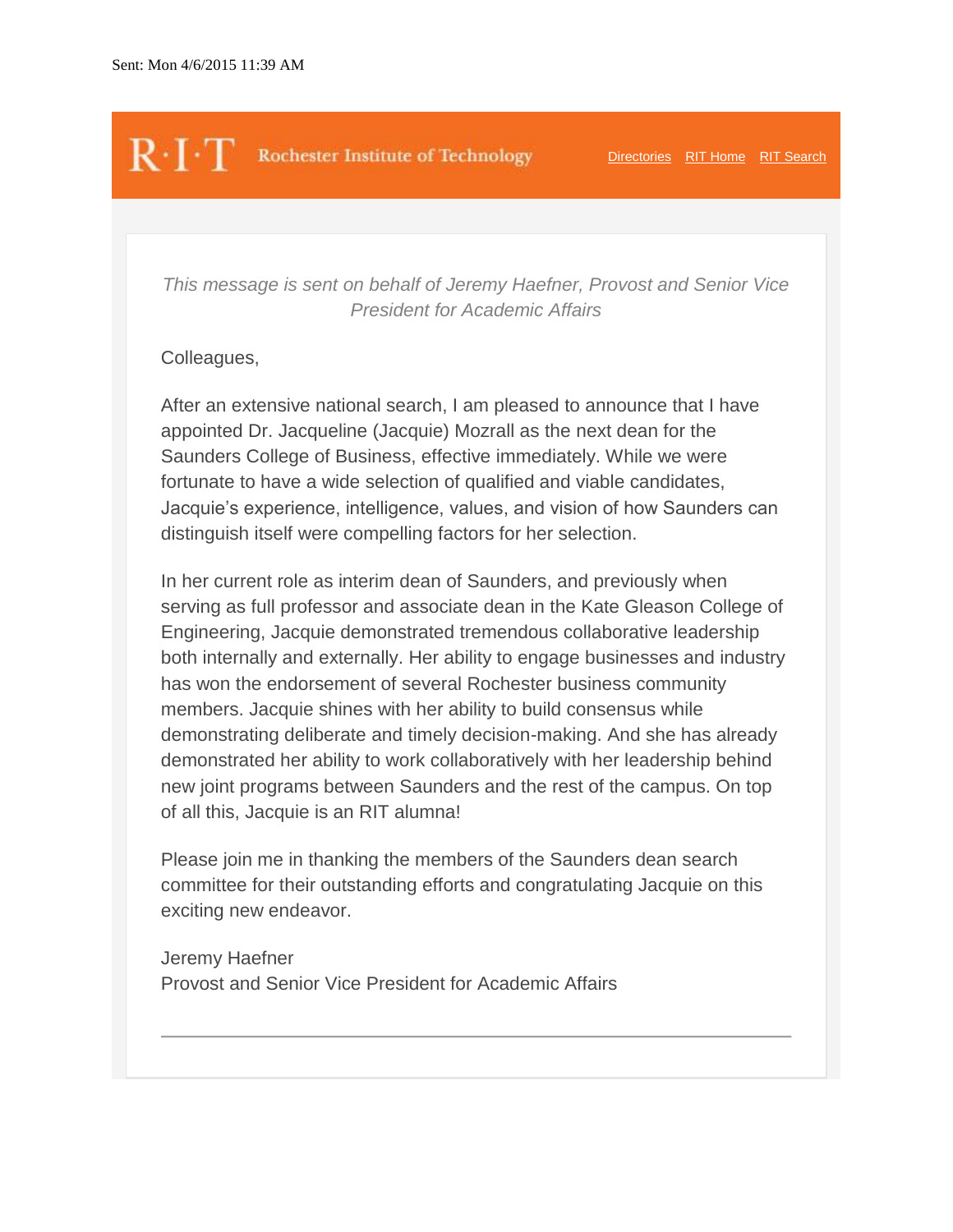#### **A Brief Biography of Jacqueline R. Mozrall**

#### *Professional Experience*

Prior to her new appointment, Dr. Mozrall served as interim dean for the Saunders College of Business. Before this interim position, she was a professor of industrial engineering and associate dean in the Kate Gleason College of Engineering. In her role as associate dean, she worked closely with the dean to assist in achieving college-level goals, including diversifying the student body and faculty, supporting excellence in undergraduate and graduate education, fostering research and creating strong connections with employers and alumni. She has been focused on college-level policy development, coordination of program assessment activities, curriculum review, and the enhancement of student advising processes and student services to support retention.

Jacquie has been a member of the management team for the Women in Engineering Program at RIT for more than 10 years. During this time, there has been more than a tripling in the number of women in the entering class. She has also been involved in the coordination of the multidisciplinary senior design and honors programs for undergraduate students. She has been actively engaged in program assessment for more than 10 years, serving as a program evaluator and training mentor for the Accreditation Board for Engineering and Technology (ABET). She is also executive director and principal investigator of a \$420,000 Toyota USA foundation grant to support the development of in-lab and on-line activities linking K-12 STEM curriculum to real-world engineering problems.

Prior to becoming associate dean, Jacquie served as the department head of Industrial and Systems Engineering (ISE) at RIT from 2000-2010. During her tenure as department head, she had the pleasure to work with a dedicated group of faculty and staff to further strengthen the department's reputation for excellence in undergraduate education while significantly increasing engagement in graduate education and research. There were significant increases in both undergraduate and graduate student enrollment